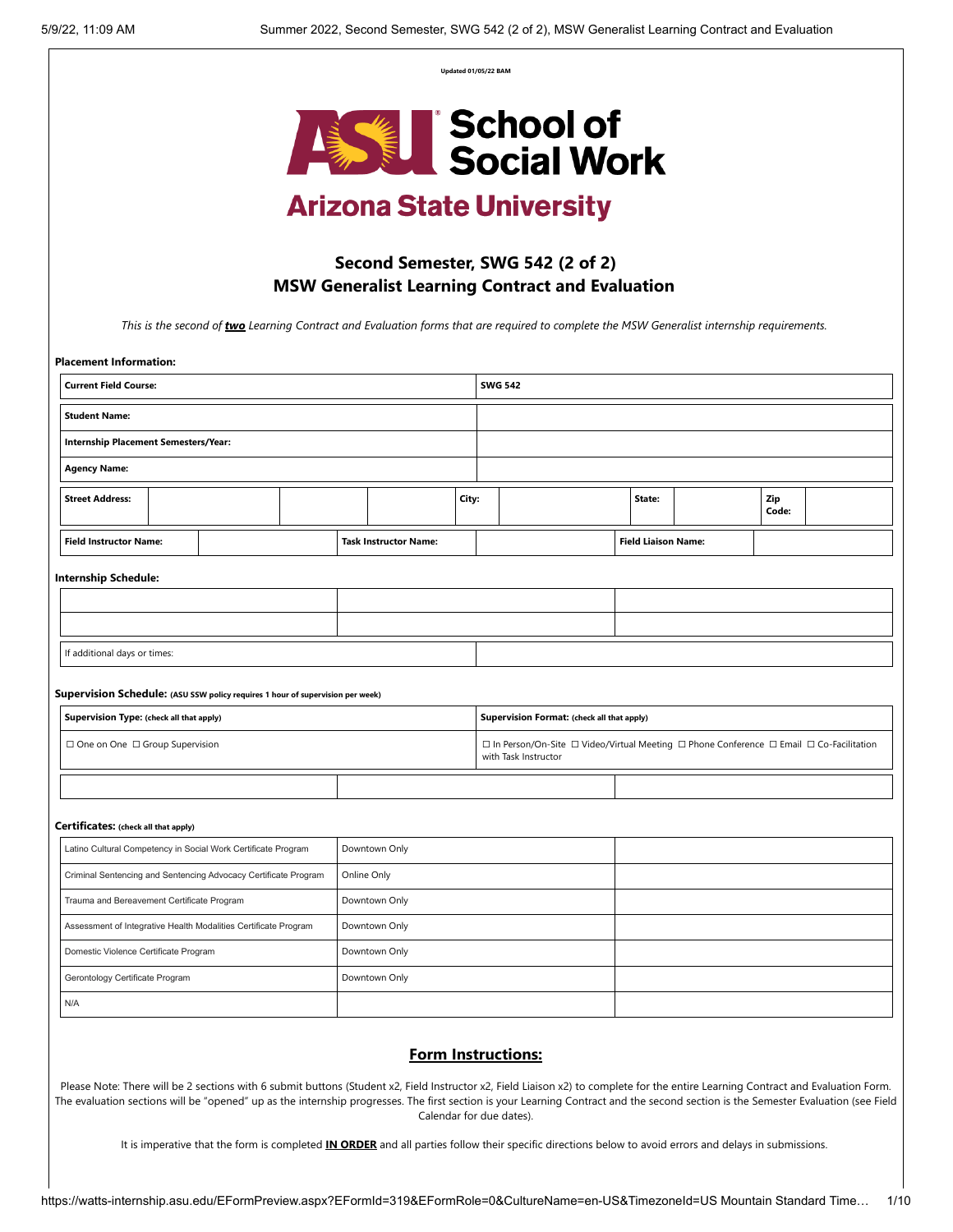| <b>Order to Follow:</b> | <b>Learning Contract Instructions:</b>                                                                                                                                                                                                                                                                                                                                                                                                                                                                                                                                                                                                                                                                                                                                                                                                                                                                                                                                                                                                                                                                                                                                                                                                                                                                                                                                                                                                                                                                                                                                                                                                                                                                                                                                                                                                                                                                                     | <b>Order to Follow:</b> | <b>Semester Evaluation Instructions:</b>                                                                                                                                                                                                                                                                                                                                                                                                                                                                                                                                                                                                                                                                                                                                                                                                                                                                                                                                                                                                |
|-------------------------|----------------------------------------------------------------------------------------------------------------------------------------------------------------------------------------------------------------------------------------------------------------------------------------------------------------------------------------------------------------------------------------------------------------------------------------------------------------------------------------------------------------------------------------------------------------------------------------------------------------------------------------------------------------------------------------------------------------------------------------------------------------------------------------------------------------------------------------------------------------------------------------------------------------------------------------------------------------------------------------------------------------------------------------------------------------------------------------------------------------------------------------------------------------------------------------------------------------------------------------------------------------------------------------------------------------------------------------------------------------------------------------------------------------------------------------------------------------------------------------------------------------------------------------------------------------------------------------------------------------------------------------------------------------------------------------------------------------------------------------------------------------------------------------------------------------------------------------------------------------------------------------------------------------------------|-------------------------|-----------------------------------------------------------------------------------------------------------------------------------------------------------------------------------------------------------------------------------------------------------------------------------------------------------------------------------------------------------------------------------------------------------------------------------------------------------------------------------------------------------------------------------------------------------------------------------------------------------------------------------------------------------------------------------------------------------------------------------------------------------------------------------------------------------------------------------------------------------------------------------------------------------------------------------------------------------------------------------------------------------------------------------------|
| Step 1:                 | <b>Student:</b> At the beginning of the second semester field placement<br>internship, the student, with assistance from the Field Instructor, reviews,<br>and drafts the form. Field Instructors will use the learning activities to<br>evaluate the student's mastery of each learning core competencies at the<br>end of each semester.<br>For each competency, the student must add one STUDENT<br><b>CREATED ADDITIONAL ACTIVITY</b> that will measure skill attainment in<br>that area. Please note: if an activity or project was set to be long-term in<br>the first semester form, copy and paste the activity into this form. If the<br>activity was only set for first semester, the student must add another<br>activity to the second semester form. If there are second semester only<br>student created additional activities added, be sure to contact your Field<br>Liaison for review.<br>For each activity, the student must set a target completion date. Target<br>completion dates need to be unique to the learning activity and span<br>both semesters of the internship. Copy and paste the target<br>completion dates from the first semester form into this form. If there are<br>major changes to the set target completion dates, be sure to contact your<br>Field Liaison for review.<br>For each activity, the student must select a target semester. Copy and<br>paste the target semesters from the first semester form into this form. If<br>there are major changes to the set target semesters, be sure to contact<br>your Field Liaison for review.<br>Click the SAVE DRAFT button at the bottom of the form periodically to<br>save your work.<br><b>DO NOT</b> click the Student Learning Contract Submit button at the bottom<br>of the form to forward the Learning Contract to your Field Instructor until<br><b>AFTER</b> the Field Liaison has reviewed and approved the form. | Step 1:                 | Field Instructor: At the end of the semester, rate your intern for<br>each learning activity using the rating scale listed below. Second<br>semester students should be consistently (75%) meeting expectations.<br>Please provide comments in the comment box below each<br>competency. The comments should provide justification and/or<br>support the scores.<br>Please note: this evaluation form follows the same learning objectives as<br>outlined in the student's Learning Contract. Be sure to evaluate the<br>student's performance and progress towards competency within the<br>context of the evaluation criteria found in the Learning Contract.<br>Score each activity based on completion, and if applicable, progression<br>from first semester.<br>DO NOT click the Field Instructor Semester Evaluation Submit button at<br>the bottom of the form to forward the form to the Student<br>until <b>AFTER</b> the End of the Semester Meeting is completed with the Field<br>Liaison and they have reviewed the form. |
| Step 2:                 | Field Instructor: Work with the student to help draft additional<br>activities, identify target dates, and target semester for each competency.<br>Click the SAVE DRAFT button at the bottom of the form periodically to<br>save your work.<br>DO NOT click the Field Instructor Learning Contract Submit button at the<br>bottom of the form to forward the form to the Field Liaison until AFTER<br>the Field Liaison has reviewed and approved the form.                                                                                                                                                                                                                                                                                                                                                                                                                                                                                                                                                                                                                                                                                                                                                                                                                                                                                                                                                                                                                                                                                                                                                                                                                                                                                                                                                                                                                                                                | Step 2:                 | <b>Student:</b> After your Field Instructor has filled out the evaluation, review<br>the form. Please provide comments in the comment box below each<br>competency.<br>Click the SAVE DRAFT button at the bottom of the form periodically to<br>save your work.<br><b>DO NOT</b> click the Student Semester Evaluation Submit button at the<br>bottom of the form to forward the form to your Field Liaison until <b>AFTER</b><br>the End of the Semester Meeting is completed with the Field Liaison and<br>they have reviewed the form.                                                                                                                                                                                                                                                                                                                                                                                                                                                                                               |
| Step 3:                 | Field Liaison: Review the drafted Learning Contract and reach out to<br>the student with any needed revisions. Ask both the Field Instructor and<br>student to submit the final version of the Learning Contract by clicking<br>their prospective Learning Contract Submit buttons.<br>Click the Field Liaison Learning Contract Submit button at the bottom of<br>the form to finalize the form.                                                                                                                                                                                                                                                                                                                                                                                                                                                                                                                                                                                                                                                                                                                                                                                                                                                                                                                                                                                                                                                                                                                                                                                                                                                                                                                                                                                                                                                                                                                          | Step 3:                 | Field Liaison: Review the drafted evaluation and grade<br>recommendation to prepare notes for the End of the Semester<br>Meeting. After any needed revisions are made, ask both the Field<br>Instructor and student to submit the final version of the Semester<br>Evaluation by clicking their prospective Semester Evaluation Submit<br>buttons.<br>Click the Field Liaison Semester Evaluation Submit button at the bottom<br>of the form to finalize the form.<br>Taking into consideration all internship requirements and documentation,<br>award the grade.                                                                                                                                                                                                                                                                                                                                                                                                                                                                      |

**Rating Scale:**

| <b>Level of Mastery</b> | <b>Description</b>                                                                                                                                                                                                                                                                                                                                                                                                                                                             |
|-------------------------|--------------------------------------------------------------------------------------------------------------------------------------------------------------------------------------------------------------------------------------------------------------------------------------------------------------------------------------------------------------------------------------------------------------------------------------------------------------------------------|
|                         | Fails to Meet Expectations: Offers no evidence of engagement with practice experience.<br>Suggestions for comments to describe student performance - Does not show up when scheduled; does not engage in agency milieu, activities, or tasks; does not participate in events<br>selected to achieve the course objectives.                                                                                                                                                     |
|                         | Occasionally Demonstrates Expectations (less than 50%): Needs improvement.<br>Suggestions for comments to describe student performance - Demonstrates the following: Shows up as scheduled, engaged with agency milieu and in some activities, tasks or events<br>selected to achieve the course objectives; participates in learning experiences but does not show mastery of skills. Working on achieving skills that will lead to achieving course<br>objectives.           |
|                         | Routinely (50%+) Demonstrates Expectations: Performs at competent level.<br>Suggestions for comments to describe student performance - Demonstrates the following: Understanding of overarching professional competencies; demonstrates commitment to<br>developing practice behavior; performs tasks, or other events selected to achieve course objectives as expected, able to work independently on some activities or tasks.                                              |
| 4                       | <b>Consistently Meets Expectations (75%+):</b> Performs at competent level on most/all tasks.<br>Suggestions for comments to describe student performance - Demonstrates the following: Ability to practice at professional level; demonstrates commitment to developing practice<br>behavior; evidence emerging of mastery in activities, tasks; ability to work independently with clients or some of the activities, tasks or events selected to achieve course objectives. |
| 5.                      | Exceeds Expectations (90%+): Performs above level on most tasks.<br>Suggestions for comments to describe student performance - Demonstrates the following: Knowledge of and use of professional ethics and behaviors in all work; extends this<br>behavior to other activities throughout the practice experience. Mastery of skills in more than half of activities, tasks or other events selected to achieve course objectives.                                             |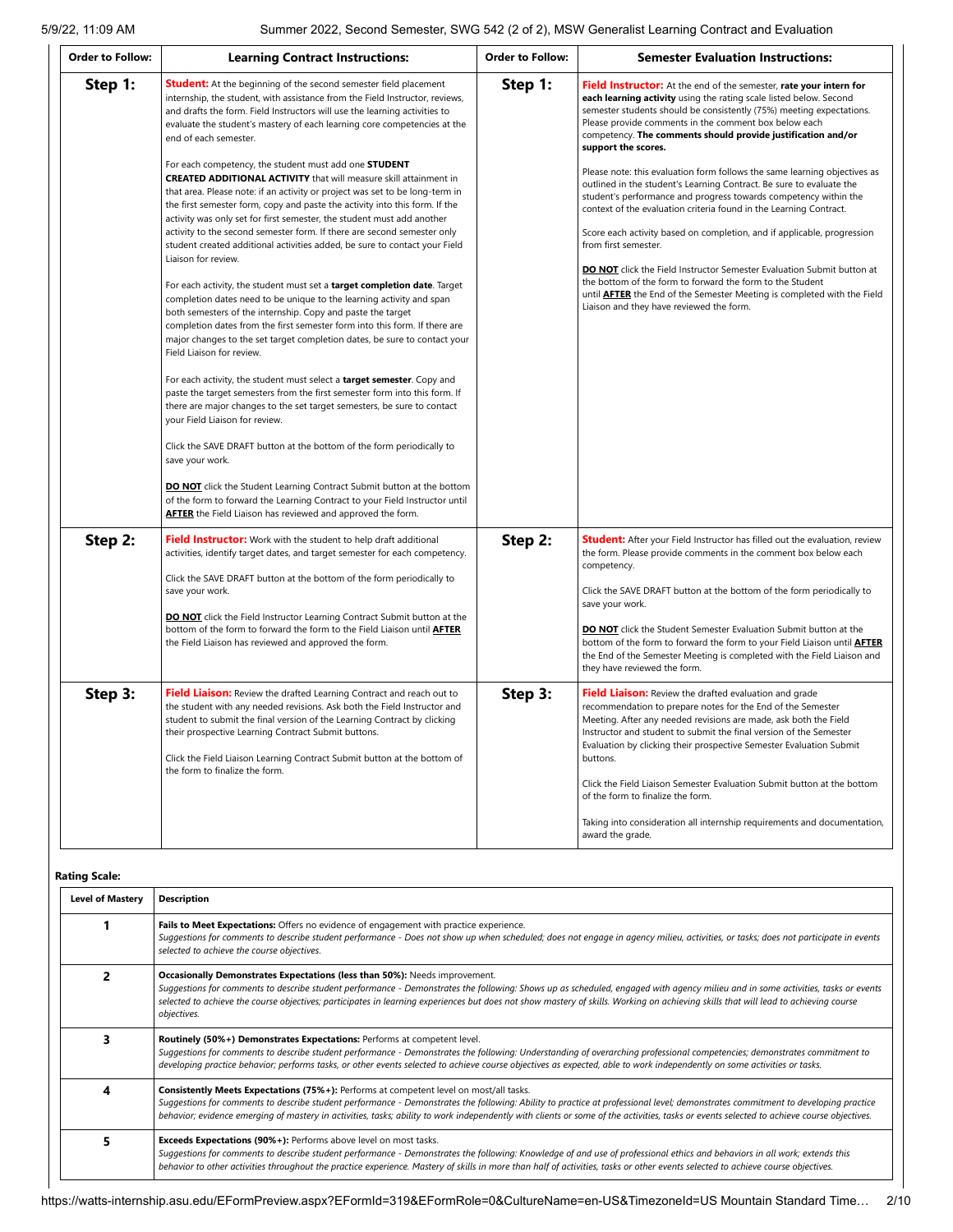#### **Educational Policy Accreditation Standards (EPAS):**

Competency-based education is an outcomes-oriented approach to curriculum design. The goal of the outcomes approach is to ensure that students are able to demonstrate the mastery of integration and application of the competencies in practice. In EPAS, social work practice competence consists of nine interrelated competencies and practice behaviors that are comprised of learning activities. The nine core competencies and one professional growth and development activity are listed below followed by a description of characteristic knowledge, values, skills, cognitive/affective processes (listed as Activities To Evaluate Student Mastery of EPAS) and the resulting practice behaviors that may be used to operationalize the curriculum and assessment methods*.*

*Website: NASW 2015 CSWE Educational Policy and Accreditation Standards (CSWE EPAS): [https://www.cswe.org/Accreditation/Standards-and-Policies/2015-EPAS\](https://www.cswe.org/Accreditation/Standards-and-Policies/2015-EPAS/)*

## **Core Competencies & Descriptions:**

#### **1. DemonstrateEthicalandProfessionalBehavior**

Build skills in ethical practice, values identification, professional behavior, utilization of supervision, and technology.

## **2. Engage Diversity and Difference in Practice**

Build skills in understanding how diversity shapes human experience and identity, understanding and identifying forms of oppression and how they may marginalize, alienate, or create privilege and power

#### **3. AdvanceHumanRightsandSocial,Economic,andEnvironmental Justice**

Build skills in gaining knowledge about theories of human need and social justice, and strategies to promote social and economic justice, eliminate barriers to services, and advance human rights.

## **4. EngageinPractice-informedResearchandResearch-informedPractice**

Build skills of critical thinking through use of practice experience to inform research and evaluation of research-informed practices.

**5. Engage in Policy Practice**

Build skills in understanding the role of policy in service delivery, and the role of practice in policy development.

#### **6. Engage with Individuals, Families, Groups, Organizations, and Communities**

Build skills in understanding and applying strategies to engage diverse clients and constituencies using knowledge of human behavior and social environment to advance practice effectiveness.

## **7. Assess Individuals, Families, Groups, Organizations, and Communities**

Build skills in understanding and applying methods of assessment with diverse clients and constituencies to advance practice effectiveness.

## **8. Intervene with Individuals, Families, Groups, Organizations, and Communities**

Build skills in understanding and applying methods of identifying, analyzing, and implementing evidence-informed interventions to achieve client and constituency goals.

#### **9. Evaluate Practice with Individuals, Families, Groups, Organizations, and Communities**

Build skills in understanding and applying qualitative and quantitative methods for evaluating outcomes to advance practice, policy and service delivery effectiveness.

#### **10. Professional Growth and Development**

Build skills in developing strategies for self-care and gaining knowledge about the Social Work profession, including licensing.

## **Competency 1: Demonstrate Ethical and Professional Behavior**

|         | <b>Practice Behaviors:</b>                                                                                                                                                                                                                         | <b>Learning Activities to Evaluate Student's</b><br><b>Mastery of EPAS:</b>                                                                                                                                                                                                                                                                     | <b>Target Dates:</b> | <b>Target Semester:</b> | <b>Semester Evaluation:</b>                                 |
|---------|----------------------------------------------------------------------------------------------------------------------------------------------------------------------------------------------------------------------------------------------------|-------------------------------------------------------------------------------------------------------------------------------------------------------------------------------------------------------------------------------------------------------------------------------------------------------------------------------------------------|----------------------|-------------------------|-------------------------------------------------------------|
| 1.<br>1 | Make ethical decisions by applying the standards<br>of the NASW Code of Ethics, relevant laws and<br>regulations, models for ethical decision-making,<br>ethical conduct of research, and additional codes<br>of ethics as appropriate to context. | Student uses the NASW Code of Ethics and agency<br>code of conduct in all interactions with staff.<br>clients, and other professionals. Using NASW Code<br>of Ethics, the student is able to identify 2-3 ethical<br>dilemmas when working with agency clients and<br>determine how to address the dilemmas, while<br>tolerating any ambiguity. |                      |                         | $\bigcap$ 1 $\bigcap$ 2 $\bigcap$ 3 $\bigcap$ 4 $\bigcap$ 5 |
| 1.<br>2 | Use reflection and self-regulation to manage<br>personal values and maintain professionalism in<br>practice situations.                                                                                                                            | In supervision, student identifies personal values<br>and perceptions that influence social work practice<br>and identifies how student uses models of ethical<br>decision-making and relevant laws/regulations to<br>ensure ethical actions in practice.                                                                                       |                      |                         | ○1 ○2 ○3 ○4 ○5                                              |
| 1.<br>3 | Demonstrate professional demeanor in behavior;<br>appearance; and oral, written, and electronic<br>communication.                                                                                                                                  | Student demonstrates professional behavior in<br>appearance, and in all oral and written<br>communication.                                                                                                                                                                                                                                      |                      |                         | ○1 ○2 ○3 ○4 ○5                                              |
| 1.<br>4 | Use technology ethically and appropriately to<br>facilitate practice outcomes.                                                                                                                                                                     | Student demonstrates professional behavior in<br>electronic communication and documentation.                                                                                                                                                                                                                                                    |                      |                         | ○1 ○2 ○3 ○4 ○5                                              |
| 1.<br>5 | Use supervision and consultation to quide<br>professional judgment and behavior.                                                                                                                                                                   | Student uses supervision and consultation to<br>reflect on professional behavior and demonstrates<br>ability to incorporate feedback into practice.                                                                                                                                                                                             |                      |                         | $\bigcap$ 1 $\bigcap$ 2 $\bigcap$ 3 $\bigcap$ 4 $\bigcap$ 5 |
| 1.<br>6 |                                                                                                                                                                                                                                                    | Student created additional activity:                                                                                                                                                                                                                                                                                                            |                      |                         | ○1 ○2 ○3 ○4 ○5                                              |
|         |                                                                                                                                                                                                                                                    | To save your form at any time, scroll all the way<br>down, past Competency 10, and click the<br>first "Save Draft" button, below the "Learning<br><b>Contract Review" section.</b>                                                                                                                                                              |                      |                         | Has not been actioned                                       |
|         |                                                                                                                                                                                                                                                    |                                                                                                                                                                                                                                                                                                                                                 |                      |                         | Semester Rating (average)                                   |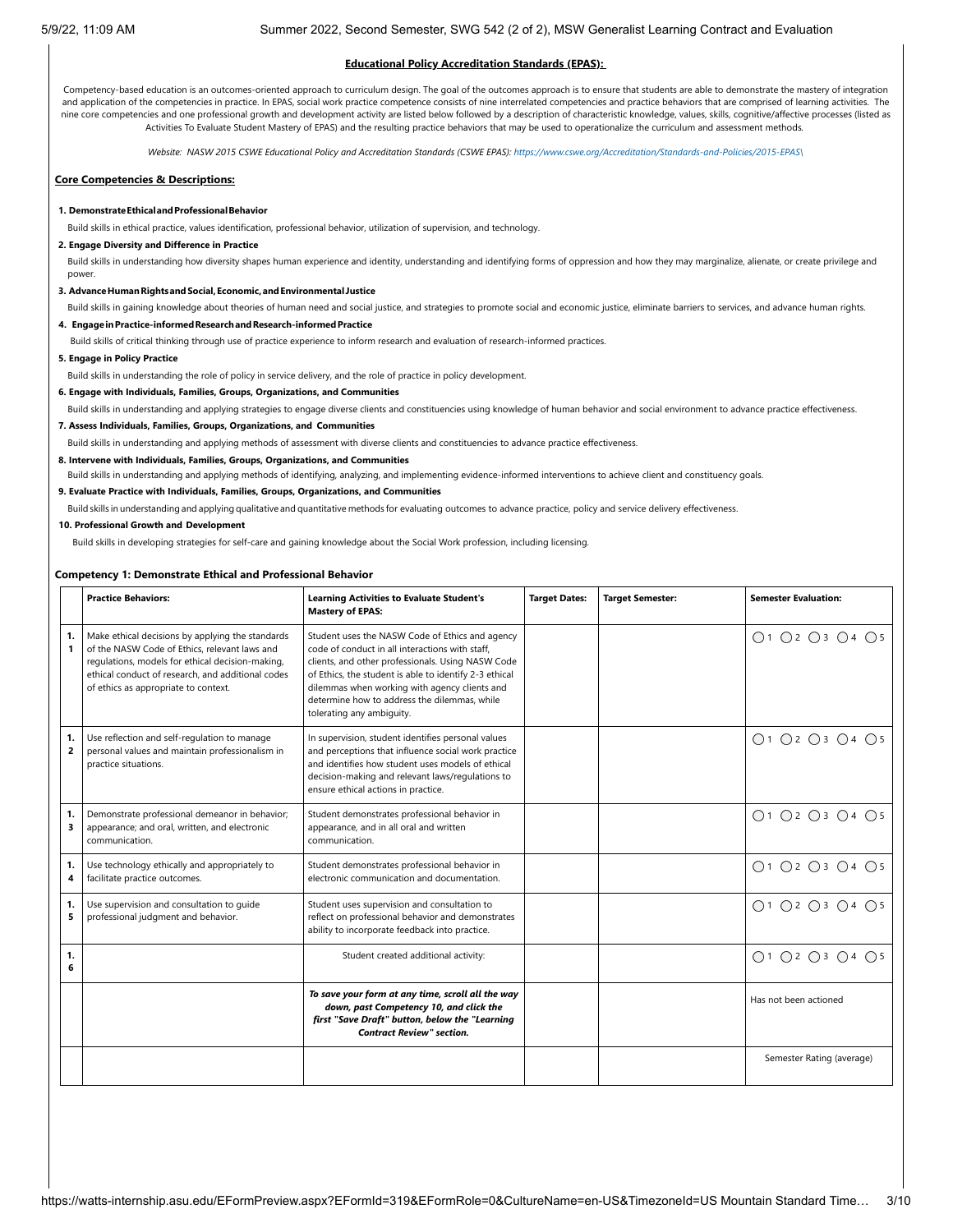Competency 1: **Student's Semester Comments:** (To save your comments at any time, scroll down to the bottom of the form, and click the Save Draft button next to Student Semester Evaluation Submit.)

Competency 1: Field Instructor's Semester Comments: (To save your comments at any time, scroll down to the bottom of the form, and click the Save Draft button next to Field Instructor Semester Evaluation Submit.)

## **Competency 2: Engage Diversity and Difference in Practice**

|                      | <b>Practice Behaviors:</b>                                                                                                                                               | <b>Learning Activities to Evaluate Student's</b><br><b>Mastery of EPAS:</b>                                                                                                                                                                                              | <b>Target Dates:</b> | <b>Target Semester:</b> | <b>Semester Evaluation:</b> |
|----------------------|--------------------------------------------------------------------------------------------------------------------------------------------------------------------------|--------------------------------------------------------------------------------------------------------------------------------------------------------------------------------------------------------------------------------------------------------------------------|----------------------|-------------------------|-----------------------------|
| 2.                   | Apply and communicate understanding of the<br>importance of diversity and difference in shaping<br>life experiences in practice at the micro, mezzo and<br>macro levels. | Student reports on a community event or training<br>related to agency population or local minority<br>group in the community demonstrating knowledge<br>of a different culture and how the culture's<br>structures and values may oppress or enhance<br>privilege/power. |                      |                         | ○1 ○2 ○3 ○4 ○5              |
| 2.<br>$\overline{2}$ | Present self as learners and engage clients and<br>constituencies as experts of their own experiences.                                                                   | Student is able to identify the needs of agency<br>population and prepares practice interventions<br>that are culturally responsive to the population<br>served.                                                                                                         |                      |                         | ○1 ○2 ○3 ○4 ○5              |
| 2.                   | Apply self-awareness and self-regulation to<br>manage the influence of personal biases and<br>values in working with diverse clients and<br>constituencies.              | Student reflects on their values and perceptions<br>and demonstrates the ability to establish<br>relationships with clients and others from diverse<br>backgrounds.                                                                                                      |                      |                         | ○1 ○2 ○3 ○4 ○5              |
| 2.                   |                                                                                                                                                                          | Student created additional activity:                                                                                                                                                                                                                                     |                      |                         | ○1 ○2 ○3 ○4 ○5              |
|                      |                                                                                                                                                                          | To save your form at any time, scroll all the way<br>down, past Competency 10, and click the<br>first "Save Draft" button, below the "Learning<br><b>Contract Review" section.</b>                                                                                       |                      |                         | Has not been actioned       |
|                      |                                                                                                                                                                          |                                                                                                                                                                                                                                                                          |                      |                         | Semester Rating (average)   |

Competency 2: **Student's Semester Comments:** (To save your comments at any time, scroll down to the bottom of the form, and click the Save Draft button next to Student Semester Evaluation Submit.)

Competency 2: Field Instructor's Semester Comments: (To save your comments at any time, scroll down to the bottom of the form, and click the Save Draft button next to Field Instructor Semester Evaluation Submit.)

**Competency 3: Advance Human Rights and Social, Economic, and Environmental Justice**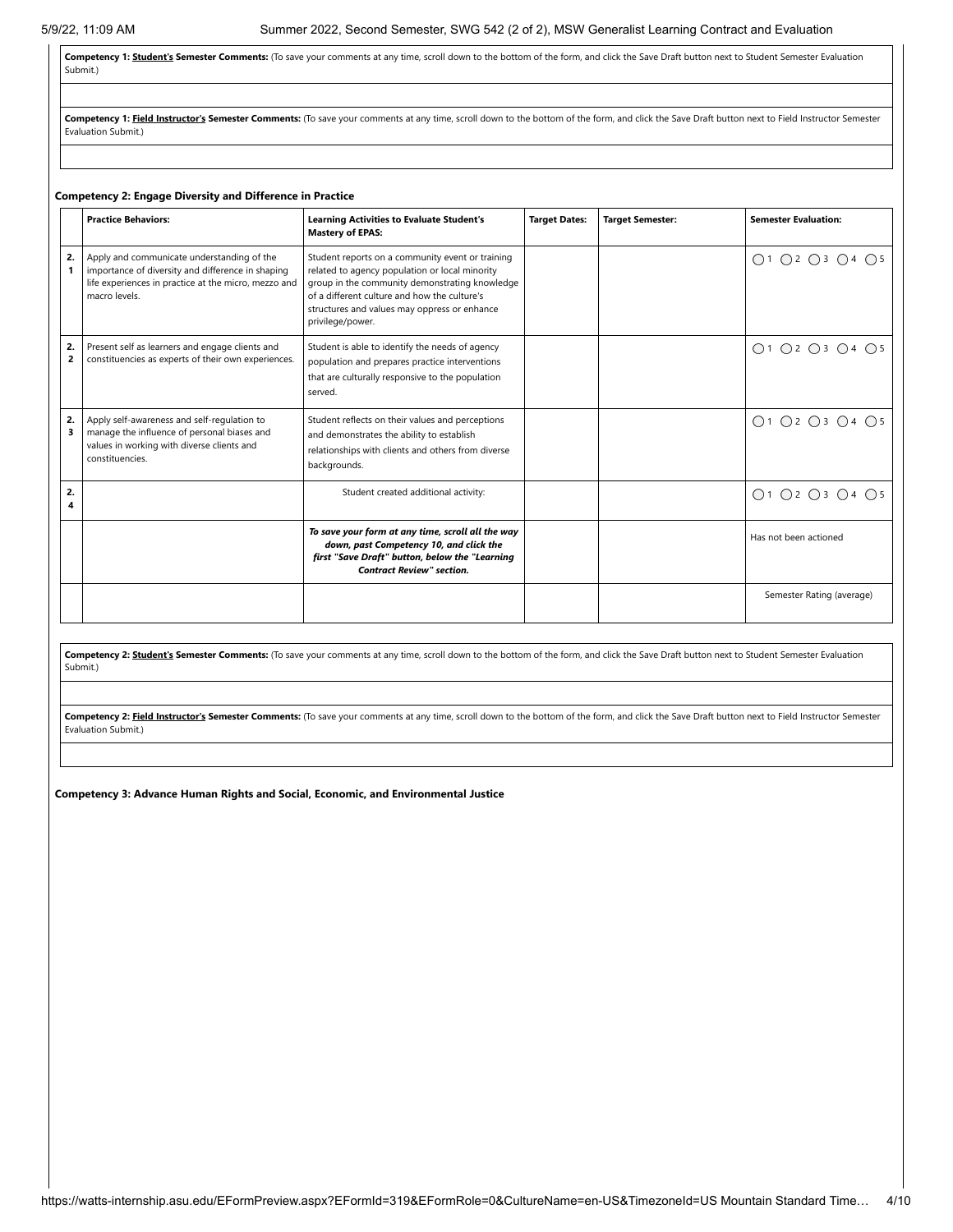|          | <b>Practice Behaviors:</b>                                                                                                                 | <b>Learning Activities to Evaluate Student's</b><br><b>Mastery of EPAS:</b>                                                                                                                                                                                                          | <b>Target Dates:</b> | <b>Target Semester:</b> | <b>Semester Evaluation:</b> |
|----------|--------------------------------------------------------------------------------------------------------------------------------------------|--------------------------------------------------------------------------------------------------------------------------------------------------------------------------------------------------------------------------------------------------------------------------------------|----------------------|-------------------------|-----------------------------|
| 3.<br>1a | Apply understanding of social, economic, and<br>environmental justice to advocate for human rights<br>at the individual and system levels. | Student conducts a windshield or walking tour of<br>the neighborhood served by the field agency to<br>learn about the human condition in the<br>geographical area or utilize public transportation<br>to a section of town other than your own and<br>debrief with Field Instructor. |                      |                         | O1 O2 O3 O4 O5              |
| 3.<br>1b |                                                                                                                                            | Student identifies 2-3 social and economic justice<br>issues that affect clients' rights and propose a plan<br>to advocate for clients' rights. Student will discuss<br>in supervision.                                                                                              |                      |                         | O1 O2 O3 O4 O5              |
| 3.<br>2  | Engage in practices that advance social, economic,<br>and environmental justice.                                                           | Student is able to identify the methods<br>implemented by the agency (through observation<br>or interviews with agency staff) that addresses<br>barriers and consistently provide quality services<br>across all cultures.                                                           |                      |                         | ○1 ○2 ○3 ○4 ○5              |
| 3.<br>3  |                                                                                                                                            | Student created additional activity:                                                                                                                                                                                                                                                 |                      |                         | ○1 ○2 ○3 ○4 ○5              |
|          |                                                                                                                                            | To save your form at any time, scroll all the way<br>down, past Competency 10, and click the<br>first "Save Draft" button, below the "Learning<br><b>Contract Review" section.</b>                                                                                                   |                      |                         | Has not been actioned       |
|          |                                                                                                                                            |                                                                                                                                                                                                                                                                                      |                      |                         | Semester Rating (average)   |

**Competency 3: Student's Semester Comments:** (To save your comments at any time, scroll down to the bottom of the form, and click the Save Draft button next to Student Semester Evaluation Submit.)

Competency 3: Field Instructor's Semester Comments: (To save your comments at any time, scroll down to the bottom of the form, and click the Save Draft button next to Field Instructor Semester Evaluation Submit.)

## **Competency 4: Engage in Practice-Informed Research and Research-Informed Practice**

|         | <b>Practice Behaviors:</b>                                                                                                  | <b>Learning Activities to Evaluate Student's</b><br><b>Mastery of EPAS:</b>                                                                                                        | <b>Target Dates:</b> | <b>Target Semester:</b> | <b>Semester Evaluation:</b>                                 |
|---------|-----------------------------------------------------------------------------------------------------------------------------|------------------------------------------------------------------------------------------------------------------------------------------------------------------------------------|----------------------|-------------------------|-------------------------------------------------------------|
| 4.      | Use practice experience to engage in analysis of<br>quantitative and qualitative research methods and<br>research findings. | Student interviews agency staff to learn about their<br>use of evidence-based practice models in their<br>work with clients. Discuss findings in supervision.                      |                      |                         | O1 O2 O3 O4 O5                                              |
| 4.<br>2 | Apply critical thinking to engage in analysis of<br>quantitative and qualitative research methods and<br>research findings. | Student conducts a literature review to identify<br>evidence-based practice models relevant to the<br>agency program. Present report in supervision.                               |                      |                         | 0102030405                                                  |
| 4.<br>3 | Use and translate research evidence to inform and<br>improve practice, policy and service delivery.                         | Student will develop and implement intervention<br>plans (e.g. client treatment plan or community<br>intervention) using evidence based research,<br>approved by field instructor. |                      |                         | O1 O2 O3 O4 O5                                              |
| 4.      |                                                                                                                             | Student created additional activity:                                                                                                                                               |                      |                         | $\bigcap$ 1 $\bigcap$ 2 $\bigcap$ 3 $\bigcap$ 4 $\bigcap$ 5 |
|         |                                                                                                                             | To save your form at any time, scroll all the way<br>down, past Competency 10, and click the<br>first "Save Draft" button, below the "Learning<br><b>Contract Review" section.</b> |                      |                         | Has not been actioned                                       |
|         |                                                                                                                             |                                                                                                                                                                                    |                      |                         | Semester Rating (average)                                   |

Competency 4: Student's Semester Comments: (To save your comments at any time, scroll down to the bottom of the form, and click the Save Draft button next to Student Semester Evaluation Submit.)

Competency 4: Field Instructor's Semester Comments: (To save your comments at any time, scroll down to the bottom of the form, and click the Save Draft button next to Field Instructor Semester Evaluation Submit.)

**Competency 5: Engage in Policy Practice**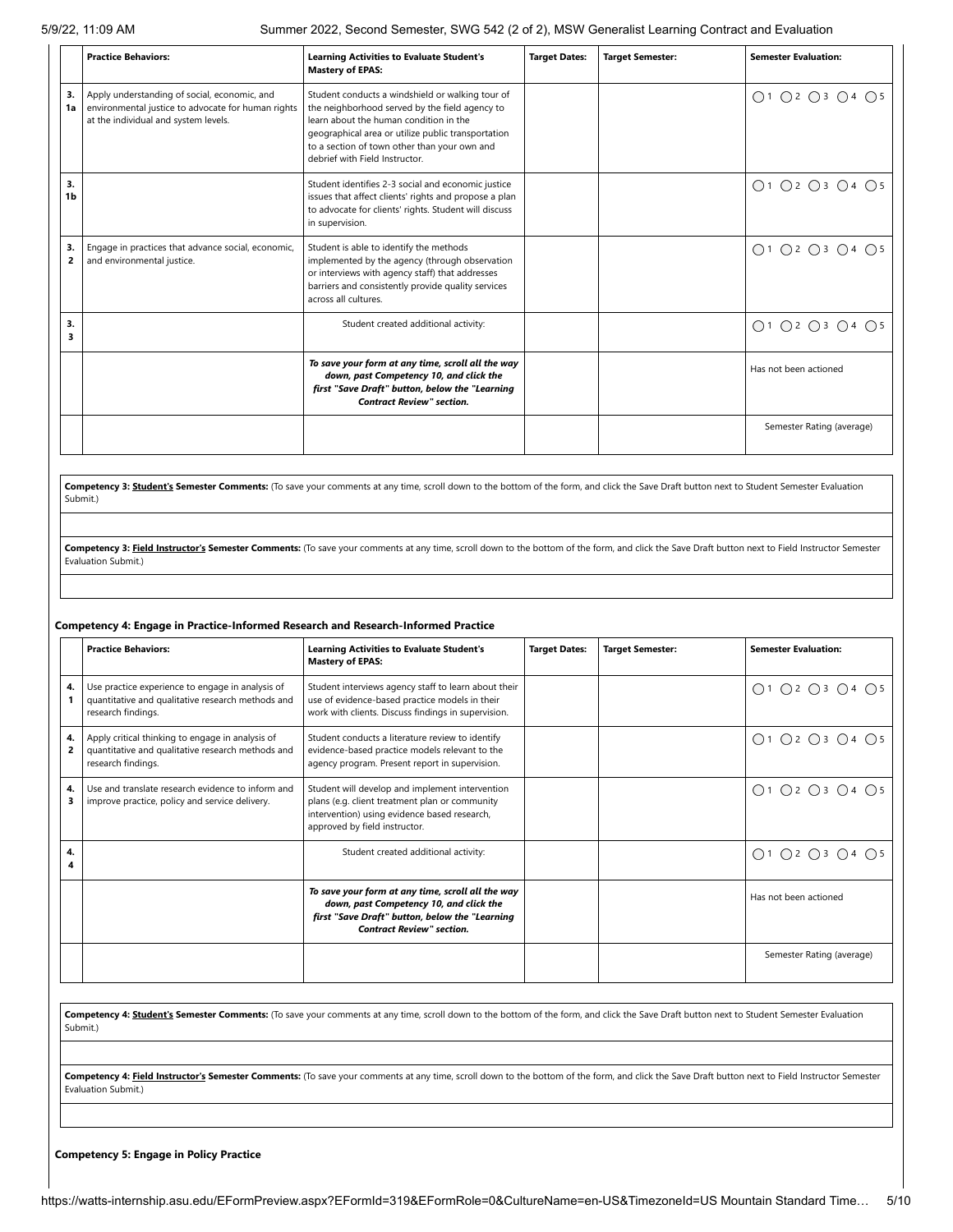|         | <b>Practice Behaviors:</b>                                                                                                                               | <b>Learning Activities to Evaluate Student's</b><br><b>Mastery of EPAS:</b>                                                                                                        | <b>Target Dates:</b> | <b>Target Semester:</b> | <b>Semester Evaluation:</b> |
|---------|----------------------------------------------------------------------------------------------------------------------------------------------------------|------------------------------------------------------------------------------------------------------------------------------------------------------------------------------------|----------------------|-------------------------|-----------------------------|
| 5.      | Identify social policy at the local, state, federal, and<br>tribal level that impacts well-being, service delivery,<br>and access to social services.    | Student will attend Social Work Day at the<br>Legislature, a city council meeting, or other<br>government meeting to learn about social policy<br>impacting clients.               |                      |                         | ○1 ○2 ○3 ○4 ○5              |
| 5.<br>2 | Assess how social welfare and economic policies<br>impacts the delivery of and access to social<br>services.                                             | Student will identify a local, state, federal, or tribal<br>policy issue that affects the agency's population,<br>and will conduct an analysis of its impact.                      |                      |                         | ○1 ○2 ○3 ○4 ○5              |
| 5.      | Apply critical thinking to analyze, formulate, and<br>advocate for policies that advance human rights<br>and social, economic and environmental justice. | Student will write a letter to their local, state,<br>federal, or tribal legislator advocating for needed<br>client services.                                                      |                      |                         | ○1 ○2 ○3 ○4 ○5              |
| 5.      |                                                                                                                                                          | Student created additional activity:                                                                                                                                               |                      |                         | ○1 ○2 ○3 ○4 ○5              |
|         |                                                                                                                                                          | To save your form at any time, scroll all the way<br>down, past Competency 10, and click the<br>first "Save Draft" button, below the "Learning<br><b>Contract Review" section.</b> |                      |                         | Has not been actioned       |
|         |                                                                                                                                                          |                                                                                                                                                                                    |                      |                         | Semester Rating (average)   |

Competency 5: Student's Semester Comments: (To save your comments at any time, scroll down to the bottom of the form, and click the Save Draft button next to Student Semester Evaluation Submit.)

Competency 5: Field Instructor's Semester Comments: (To save your comments at any time, scroll down to the bottom of the form, and click the Save Draft button next to Field Instructor Semester Evaluation Submit.)

## **Competency 6: Engage with Individuals, Families, Groups, Organizations, and Communities**

|         | <b>Practice Behaviors:</b>                                                                                                                                                                  | <b>Learning Activities to Evaluate Student's</b><br><b>Mastery of EPAS:</b>                                                                                                                                                                                                                                                                        | <b>Target Dates:</b> | <b>Target Semester:</b> | <b>Semester Evaluation:</b> |
|---------|---------------------------------------------------------------------------------------------------------------------------------------------------------------------------------------------|----------------------------------------------------------------------------------------------------------------------------------------------------------------------------------------------------------------------------------------------------------------------------------------------------------------------------------------------------|----------------------|-------------------------|-----------------------------|
| 6.      | Apply knowledge of human behavior and the<br>social environment, person-in-environment, and<br>other multidisciplinary theoretical frameworks to<br>engage with clients and constituencies. | Student will observe a staff member conduct client<br>intake sessions and then complete 3-5 client<br>intakes and debrief with field instructor to assess<br>the level of skill acquisition.                                                                                                                                                       |                      |                         | ○1 ○2 ○3 ○4 ○5              |
| 6.<br>2 | Use empathy, reflection, and interpersonal skills to<br>effectively engage diverse clients and<br>constituencies.                                                                           | Student will make an audio or video recording of a<br>client (or mock interview with a staff member) in<br>the first semester to demonstrate beginning<br>interviewing skills such as empathy, reflective<br>listening, and other interpersonal skills and then<br>view/listen to it with field instructor to discuss<br>observations and debrief. |                      |                         | ○1 ○2 ○3 ○4 ○5              |
| 6.<br>3 | Student will demonstrate effective and appropriate<br>recording skills and adhere to professional<br>standards of confidentiality.                                                          | Student will seek out training on documentation,<br>confidentiality, HIPAA, and mandated reporting<br>and then discuss their learning with field instructor<br>and provide timely documentation.                                                                                                                                                   |                      |                         | ○1 ○2 ○3 ○4 ○5              |
| 6.      |                                                                                                                                                                                             | Student created additional activity:                                                                                                                                                                                                                                                                                                               |                      |                         | ○1 ○2 ○3 ○4 ○5              |
|         |                                                                                                                                                                                             | To save your form at any time, scroll all the way<br>down, past Competency 10, and click the<br>first "Save Draft" button, below the "Learning<br><b>Contract Review" section.</b>                                                                                                                                                                 |                      |                         | Has not been actioned       |
|         |                                                                                                                                                                                             |                                                                                                                                                                                                                                                                                                                                                    |                      |                         | Semester Rating (average)   |

Competency 6: Student's Semester Comments: (To save your comments at any time, scroll down to the bottom of the form, and click the Save Draft button next to Student Semester Evaluation Submit.)

Competency 6: Field Instructor's Semester Comments: (To save your comments at any time, scroll down to the bottom of the form, and click the Save Draft button next to Field Instructor Semester Evaluation Submit.)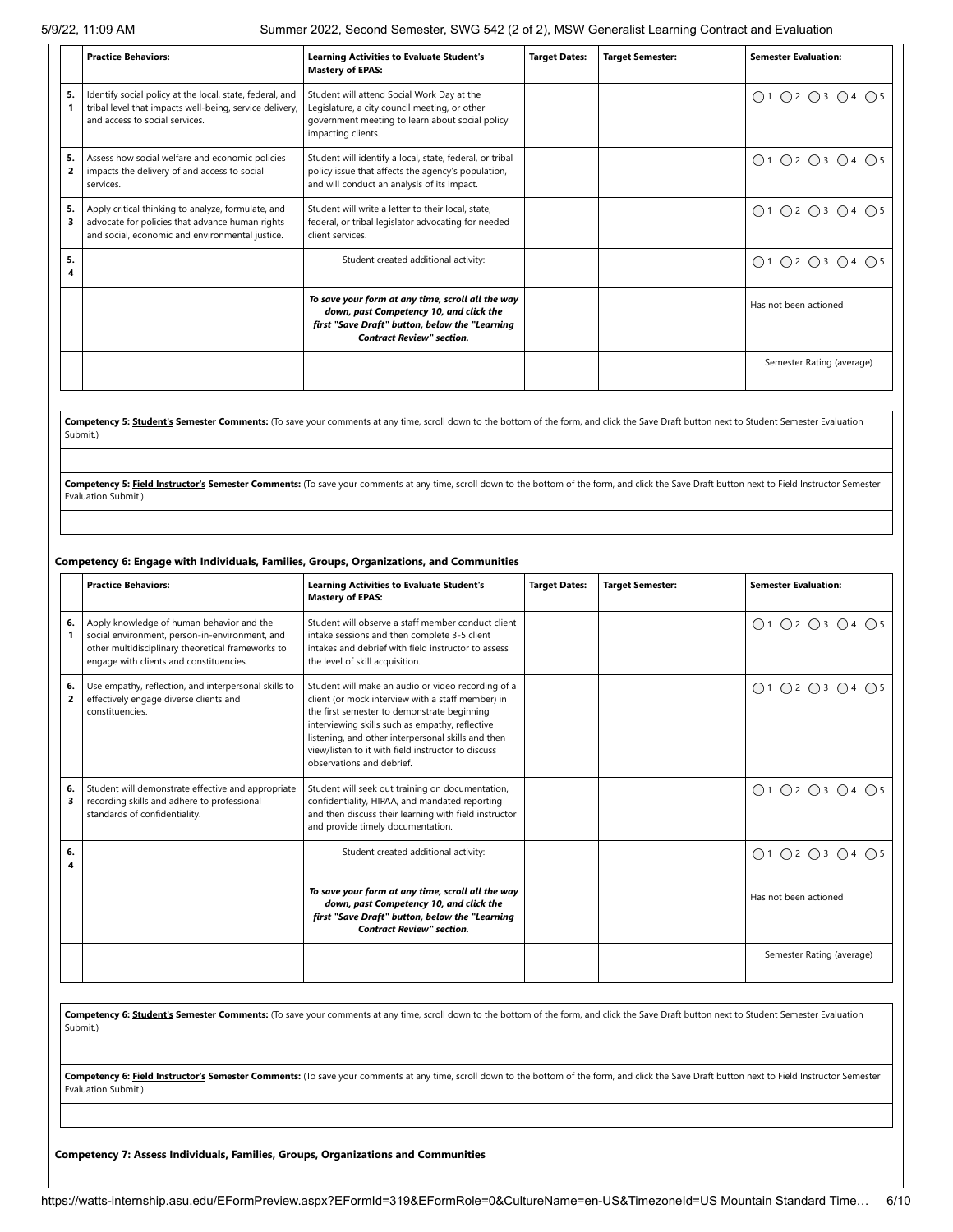|                      | <b>Practice Behaviors:</b>                                                                                                                                                                                              | <b>Learning Activities to Evaluate Student's</b><br><b>Mastery of EPAS:</b>                                                                                                               | <b>Target Dates:</b> | <b>Target Semester:</b> | <b>Semester Evaluation:</b> |
|----------------------|-------------------------------------------------------------------------------------------------------------------------------------------------------------------------------------------------------------------------|-------------------------------------------------------------------------------------------------------------------------------------------------------------------------------------------|----------------------|-------------------------|-----------------------------|
| 7.                   | Collect, organize data, and apply critical thinking to<br>interpret information from clients and<br>constituencies.                                                                                                     | Student will collect, organize, and interpret client<br>data to complete 3-5 client assessments,<br>identifying 2-3 client strengths and limitations and<br>review with field instructor. |                      |                         | ○1 ○2 ○3 ○4 ○5              |
| 7.<br>$\overline{2}$ | Apply knowledge of human behavior and the<br>social environment, person-in-environment, and<br>other multidisciplinary theoretical frameworks in<br>the analysis of assessment data from clients and<br>constituencies. | Student will compare and contrast two<br>psychosocial assessment instruments and discuss<br>with field instructor.                                                                        |                      |                         | ○1 ○2 ○3 ○4 ○5              |
| 7.<br>3              | Develop mutually agreed-on intervention goals<br>and objectives based on the critical assessment of<br>strengths, needs, and challenges within clients and<br>constituencies.                                           | Student will develop mutually agreed-on goals and<br>objectives and appropriate intervention strategies<br>with the 3-5 clients assessed by student and<br>analyze with field instructor. |                      |                         | ○1 ○2 ○3 ○4 ○5              |
| 7.<br>4              | Select appropriate intervention strategies based on<br>the assessment, research knowledge, and values<br>and preferences of clients and constituencies.                                                                 | Student will review assessments with Field<br>Instructor, identifying the theoretical models used,<br>to determine appropriateness of assessments and<br>treatment plans proposed.        |                      |                         | ○1 ○2 ○3 ○4 ○5              |
| 7.<br>5              |                                                                                                                                                                                                                         | Student created additional activity:                                                                                                                                                      |                      |                         | ○1 ○2 ○3 ○4 ○5              |
|                      |                                                                                                                                                                                                                         | To save your form at any time, scroll all the way<br>down, past Competency 10, and click the<br>first "Save Draft" button, below the "Learning<br><b>Contract Review" section.</b>        |                      |                         | Has not been actioned       |
|                      |                                                                                                                                                                                                                         |                                                                                                                                                                                           |                      |                         | Semester Rating (average)   |

Competency 7: **Student's Semester Comments:** (To save your comments at any time, scroll down to the bottom of the form, and click the Save Draft button next to Student Semester Evaluation Submit.)

**Competency 7: Field Instructor's Semester Comments:** (To save your comments at any time, scroll down to the bottom of the form, and click the Save Draft button next to Field Instructor Semester Evaluation Submit.)

## **Competency 8: Intervene with Individuals, Families, Groups, Organizations and Communities**

|                      | <b>Practice Behaviors:</b>                                                                                                                                                                         | <b>Learning Activities to Evaluate Student's</b><br><b>Mastery of EPAS:</b>                                                                                                                                                                                                      | <b>Target Dates:</b> | <b>Target Semester:</b> | <b>Semester Evaluation:</b> |
|----------------------|----------------------------------------------------------------------------------------------------------------------------------------------------------------------------------------------------|----------------------------------------------------------------------------------------------------------------------------------------------------------------------------------------------------------------------------------------------------------------------------------|----------------------|-------------------------|-----------------------------|
| 8.<br>1              | Critically choose and implement interventions to<br>achieve practice goals and enhance capacities of<br>clients and constituencies.                                                                | Student will discuss and identify intervention skills<br>and procedures including negotiation, mediation,<br>and advocacy for clients and review criteria for<br>selecting intervention strategy.                                                                                |                      |                         | ○1 ○2 ○3 ○4 ○5              |
| 8.<br>$\overline{2}$ | Apply knowledge of human behavior and the<br>social environment, person-in-environment, and<br>other multidisciplinary theoretical frameworks in<br>interventions with clients and constituencies. | Student will meet with designated client to<br>implement interventions plans that support client<br>goal attainment and resolve problems and utilize<br>supervision to discuss them and revise as<br>necessary.                                                                  |                      |                         | ○1 ○2 ○3 ○4 ○5              |
| 8.<br>3              | Use inter-professional collaboration as appropriate<br>to achieve beneficial practice outcomes.                                                                                                    | Student will attend client staffings and<br>interdisciplinary meetings and discuss clients'<br>progress.                                                                                                                                                                         |                      |                         | ○1 ○2 ○3 ○4 ○5              |
| 8.<br>4              | Negotiate, mediate, and advocate with and on<br>behalf of diverse clients and constituencies.                                                                                                      | In supervision, student is able to identify how they<br>use negotiation, mediation and advocacy to<br>improve the clients' outcome.                                                                                                                                              |                      |                         | ○1 ○2 ○3 ○4 ○5              |
| 8.<br>5              | Facilitate effective transitions and endings that<br>advance mutually agreed-on goals.                                                                                                             | During supervision, student will discuss the various<br>ways that clients terminate or transfer from<br>services with agency and identify best practices.<br>Student will reflect upon their potential reaction to<br>terminating or transferring client from their<br>caseload. |                      |                         | ○1 ○2 ○3 ○4 ○5              |
| 8.<br>6              |                                                                                                                                                                                                    | Student created additional activity:                                                                                                                                                                                                                                             |                      |                         | ○1 ○2 ○3 ○4 ○5              |
|                      |                                                                                                                                                                                                    | To save your form at any time, scroll all the way<br>down, past Competency 10, and click the<br>first "Save Draft" button, below the "Learning<br><b>Contract Review" section.</b>                                                                                               |                      |                         | Has not been actioned       |
|                      |                                                                                                                                                                                                    |                                                                                                                                                                                                                                                                                  |                      |                         | Semester Rating (average)   |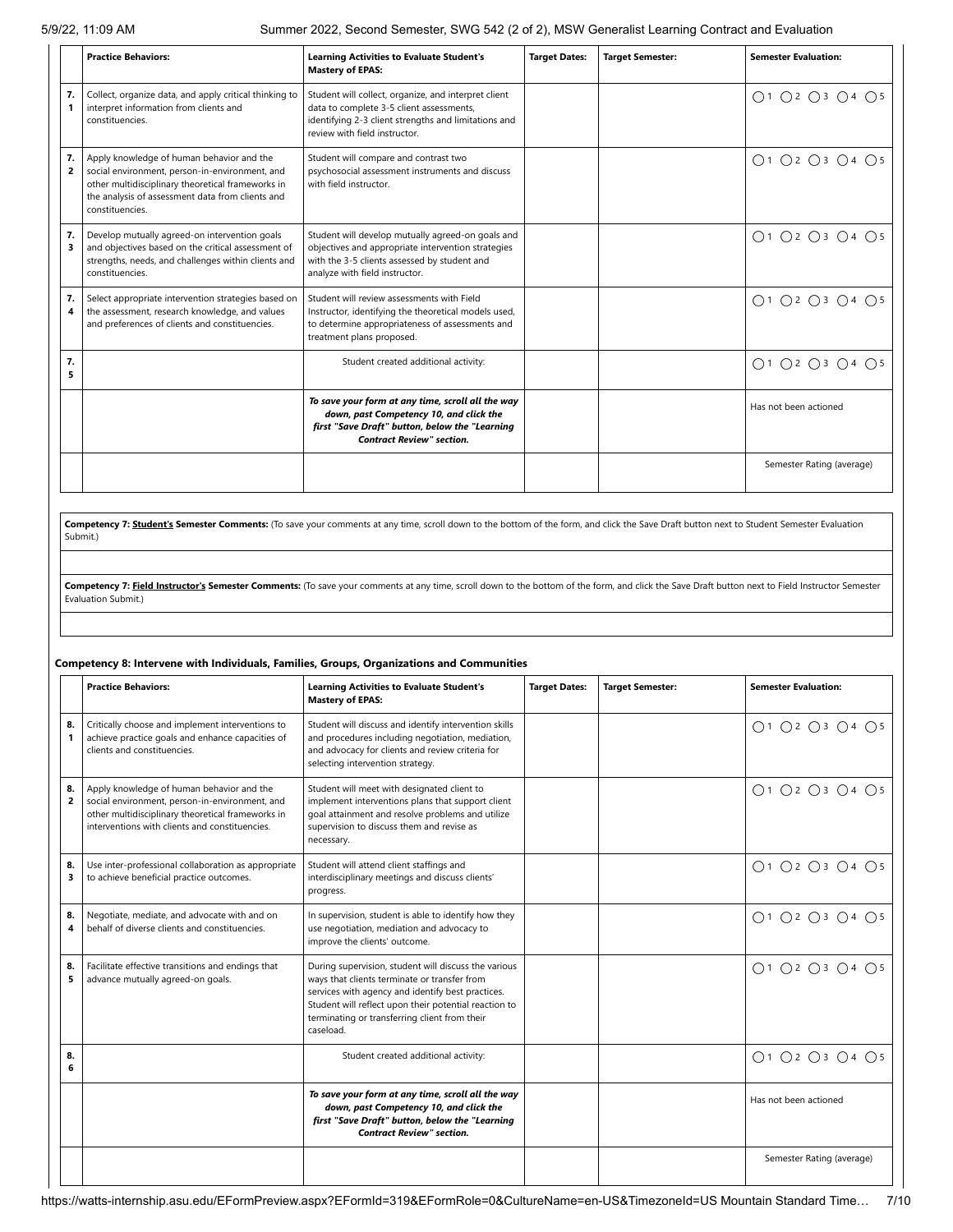**Competency 8: Student's Semester Comments:** (To save your comments at any time, scroll down to the bottom of the form, and click the Save Draft button next to Student Semester Evaluation Submit.)

Competency 8: Field Instructor's Semester Comments: (To save your comments at any time, scroll down to the bottom of the form, and click the Save Draft button next to Field Instructor Semester Evaluation Submit.)

## **Competency 9: Evaluate Practice with Individuals, Families, Groups, Organizations, and Communities**

|                      | <b>Practice Behaviors:</b>                                                                                                                                                      | <b>Learning Activities to Evaluate Student's</b><br><b>Mastery of EPAS:</b>                                                                                                           | <b>Target Dates:</b> | <b>Target Semester:</b> | <b>Semester Evaluation:</b> |
|----------------------|---------------------------------------------------------------------------------------------------------------------------------------------------------------------------------|---------------------------------------------------------------------------------------------------------------------------------------------------------------------------------------|----------------------|-------------------------|-----------------------------|
| 9.                   | Select and use appropriate methods for evaluation<br>of outcomes.                                                                                                               | Student will facilitate the mutual evaluation of<br>client's progress towards meeting the intervention<br>goals and report on client progress in supervision.                         |                      |                         | ○1 ○2 ○3 ○4 ○5              |
| 9.<br>$\overline{2}$ | Apply knowledge of human behavior and the<br>social environment, person-in-environment, and<br>other multidisciplinary theoretical frameworks in<br>the evaluation of outcomes. | Student applies various theoretical<br>frameworks/models to demonstrate the ability to<br>evaluate the effectiveness of interventions using<br>best practice/evidence based measures. |                      |                         | ○1 ○2 ○3 ○4 ○5              |
| 9.                   | Critically analyze, monitor, and evaluate<br>intervention and program processes and<br>outcomes.                                                                                | Student measures and analyzes success of<br>interventions with clients using criteria established<br>by agency to evaluate effectiveness of programs.                                 |                      |                         | ○1 ○2 ○3 ○4 ○5              |
| 9.<br>4              | Apply evaluation findings to improve practice<br>effectiveness at the micro, mezzo, and macro<br>levels.                                                                        | Demonstrates ability to apply evaluation findings<br>to improve micro, mezzo and macro interventions.                                                                                 |                      |                         | ○1 ○2 ○3 ○4 ○5              |
| 9.<br>5              |                                                                                                                                                                                 | Student created additional activity:                                                                                                                                                  |                      |                         | ○1 ○2 ○3 ○4 ○5              |
|                      |                                                                                                                                                                                 | To save your form at any time, scroll all the way<br>down, past Competency 10, and click the<br>first "Save Draft" button, below the "Learning<br><b>Contract Review" section.</b>    |                      |                         | Has not been actioned       |
|                      |                                                                                                                                                                                 |                                                                                                                                                                                       |                      |                         | Semester Rating (average)   |

**Competency 9: Student's Semester Comments:** (To save your comments at any time, scroll down to the bottom of the form, and click the Save Draft button next to Student Semester Evaluation Submit.)

Competency 9: Field Instructor's Semester Comments: (To save your comments at any time, scroll down to the bottom of the form, and click the Save Draft button next to Field Instructor Semester Evaluation Submit.)

## **Competency 10: Professional Growth and Development**

|          | <b>Practice Behaviors:</b>                                                             | <b>Learning Activities to Evaluate Student's</b><br><b>Mastery of EPAS:</b>                                                                                                        | <b>Target Dates:</b> | <b>Target Semester:</b> | <b>Semester Evaluation:</b> |
|----------|----------------------------------------------------------------------------------------|------------------------------------------------------------------------------------------------------------------------------------------------------------------------------------|----------------------|-------------------------|-----------------------------|
| 10       | Maintains a strategy for promoting personal and<br>professional balance and self-care. | Student will develop a weekly self-care plan and<br>implement plan throughout internship using<br>supervision to seek feedback.                                                    |                      |                         | ○1 ○2 ○3 ○4 ○5              |
| 10<br>.2 | Effectively utilizes supervision for evaluation of skill<br>acquisition.               | Student attends supervision consistently to seek<br>feedback on skill development and then practices<br>self-reflection and self-correction.                                       |                      |                         | ○1 ○2 ○3 ○4 ○5              |
| 10<br>.3 | Develop a plan for continued professional<br>development.                              | Student will identify professional development<br>activities to plan for life-long learning and<br>professional licensure.                                                         |                      |                         | ○1 ○2 ○3 ○4 ○5              |
| 10<br>.4 |                                                                                        | Student created additional activity:                                                                                                                                               |                      |                         | ○1 ○2 ○3 ○4 ○5              |
|          |                                                                                        | To save your form at any time, scroll all the way<br>down, past Competency 10, and click the<br>first "Save Draft" button, below the "Learning<br><b>Contract Review" section.</b> |                      |                         | Has not been actioned       |
|          |                                                                                        |                                                                                                                                                                                    |                      |                         | Semester Rating (average)   |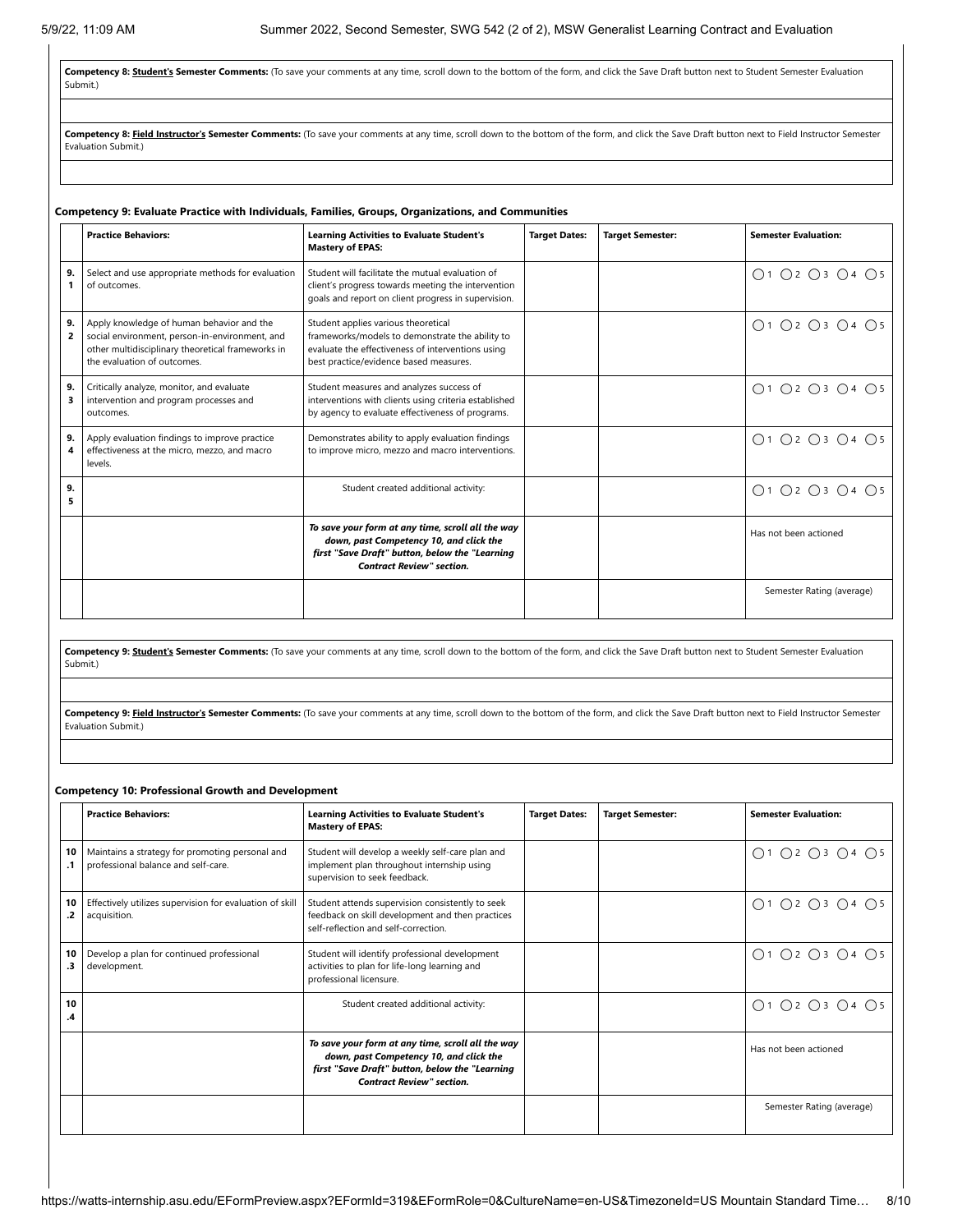Competency 10: Student's Semester Comments: (To save your comments at any time, scroll down to the bottom of the form, and click the Save Draft button next to Student Semester Evaluation Submit.)

| Competency 10: Field Instructor's Semester Comments: (To save your comments at any time, scroll down to the bottom of the form, and click the Save Draft button next to Field Instructor Semester<br>Evaluation Submit.)                                                                                                                                                                                                                                                                                                                                                                                                                                                                                                                                                                                                                                                                                                                                                                                                                                                                                                                                                                                                                                                                                                                                                                                                                                                                                                                                                                                                                                                                                                                                                                                                                                                                            |                                                                                                                                                                                                                                                                                                                                                                                                                                                                    |                                                                                                                                                                                                                                                                                                                                                                                                   |  |  |  |  |  |  |
|-----------------------------------------------------------------------------------------------------------------------------------------------------------------------------------------------------------------------------------------------------------------------------------------------------------------------------------------------------------------------------------------------------------------------------------------------------------------------------------------------------------------------------------------------------------------------------------------------------------------------------------------------------------------------------------------------------------------------------------------------------------------------------------------------------------------------------------------------------------------------------------------------------------------------------------------------------------------------------------------------------------------------------------------------------------------------------------------------------------------------------------------------------------------------------------------------------------------------------------------------------------------------------------------------------------------------------------------------------------------------------------------------------------------------------------------------------------------------------------------------------------------------------------------------------------------------------------------------------------------------------------------------------------------------------------------------------------------------------------------------------------------------------------------------------------------------------------------------------------------------------------------------------|--------------------------------------------------------------------------------------------------------------------------------------------------------------------------------------------------------------------------------------------------------------------------------------------------------------------------------------------------------------------------------------------------------------------------------------------------------------------|---------------------------------------------------------------------------------------------------------------------------------------------------------------------------------------------------------------------------------------------------------------------------------------------------------------------------------------------------------------------------------------------------|--|--|--|--|--|--|
|                                                                                                                                                                                                                                                                                                                                                                                                                                                                                                                                                                                                                                                                                                                                                                                                                                                                                                                                                                                                                                                                                                                                                                                                                                                                                                                                                                                                                                                                                                                                                                                                                                                                                                                                                                                                                                                                                                     |                                                                                                                                                                                                                                                                                                                                                                                                                                                                    |                                                                                                                                                                                                                                                                                                                                                                                                   |  |  |  |  |  |  |
| *********************Learning Contract Submit buttons***************************                                                                                                                                                                                                                                                                                                                                                                                                                                                                                                                                                                                                                                                                                                                                                                                                                                                                                                                                                                                                                                                                                                                                                                                                                                                                                                                                                                                                                                                                                                                                                                                                                                                                                                                                                                                                                    |                                                                                                                                                                                                                                                                                                                                                                                                                                                                    |                                                                                                                                                                                                                                                                                                                                                                                                   |  |  |  |  |  |  |
| Step 1:                                                                                                                                                                                                                                                                                                                                                                                                                                                                                                                                                                                                                                                                                                                                                                                                                                                                                                                                                                                                                                                                                                                                                                                                                                                                                                                                                                                                                                                                                                                                                                                                                                                                                                                                                                                                                                                                                             | Step 2:                                                                                                                                                                                                                                                                                                                                                                                                                                                            | Step 3:                                                                                                                                                                                                                                                                                                                                                                                           |  |  |  |  |  |  |
| Student: At the beginning of the second semester field placement internship,<br>the student, with assistance from the Field Instructor, reviews, and drafts the<br>form. Field Instructors will use the learning activities to evaluate the student's<br>mastery of each learning core competencies at the end of each semester.<br>For each competency, the student must add one STUDENT<br><b>CREATED ADDITIONAL ACTIVITY</b> that will measure skill attainment in that<br>area. Please note: if an activity or project was set to be long-term in the first<br>semester form, copy and paste the activity into this form. If the activity was<br>only set for first semester, the student must add another activity to the<br>second semester form. If there are second semester only student created<br>additional activities added, be sure to contact your Field Liaison for review.<br>For each activity, the student must set a target completion date. Target<br>completion dates need to be unique to the learning activity and span both<br>semesters of the internship. Copy and paste the target completion dates from<br>the first semester form into this form. If there are major changes to the set<br>target completion dates, be sure to contact your Field Liaison for review.<br>For each activity, the student must select a target semester. Copy and paste<br>the target semesters from the first semester form into this form. If there are<br>major changes to the set target semesters, be sure to contact your Field<br>Liaison for review.<br>Click the SAVE DRAFT button at the bottom of the form periodically to save<br>your work.<br>DO NOT click the Student Learning Contract Submit button at the bottom of<br>the form to forward the Learning Contract to your Field Instructor<br>until <b>AFTER</b> the Field Liaison has reviewed and approved the form. | Field Instructor: Work with the student to help draft additional activities,<br>identify target dates, and target semester for each competency.<br>Click the SAVE DRAFT button at the bottom of the form periodically to save<br>your work.<br>DO NOT click the Field Instructor Learning Contract Submit button at the<br>bottom of the form to forward the form to the Field Liaison until <b>AFTER</b> the<br>Field Liaison has reviewed and approved the form. | Field Liaison: Review the drafted Learning Contract and reach out to the<br>student with any needed revisions. Ask both the Field Instructor and student<br>to submit the final version of the Learning Contract by clicking their<br>prospective Learning Contract Submit buttons.<br>Click the Field Liaison Learning Contract Submit button at the bottom of the<br>form to finalize the form. |  |  |  |  |  |  |

## **Learning Contract Review:**

| Field Instructor: I have reviewed this Learning Contract with my student. | Field Liaison: I have reviewed this Learning Contract with my student and Field Instructor. |
|---------------------------------------------------------------------------|---------------------------------------------------------------------------------------------|
| $\bigcap$ Yes $\bigcap$ No                                                | $\bigcap$ Yes $\bigcap$ No                                                                  |
| I approve this Learning Contract.                                         | I approve this Learning Contract.                                                           |
| $\bigcap$ Yes $\bigcap$ No                                                | $\bigcap$ Yes $\bigcap$ No                                                                  |
| Comments regarding the Learning Contract:                                 | Comments regarding the Learning Contract:                                                   |

**Student**:

## Has not been actioned

**Field Instructor**:

Has not been actioned

## **Field Liaison**:

Has not been actioned

\*\*\*\*\*\*\*\*\*\*\*\*\*\*\*\***Semester Evaluation Submit buttons**\*\*\*\*\*\*\*\*\*\*\*\*\*\*\*\*\*\*\*\*\*\*\*\*\*\*

*If there are any Weekly Supervision Forms that still need your approval, click Save Draft below to save this form, and approve those at this time.*